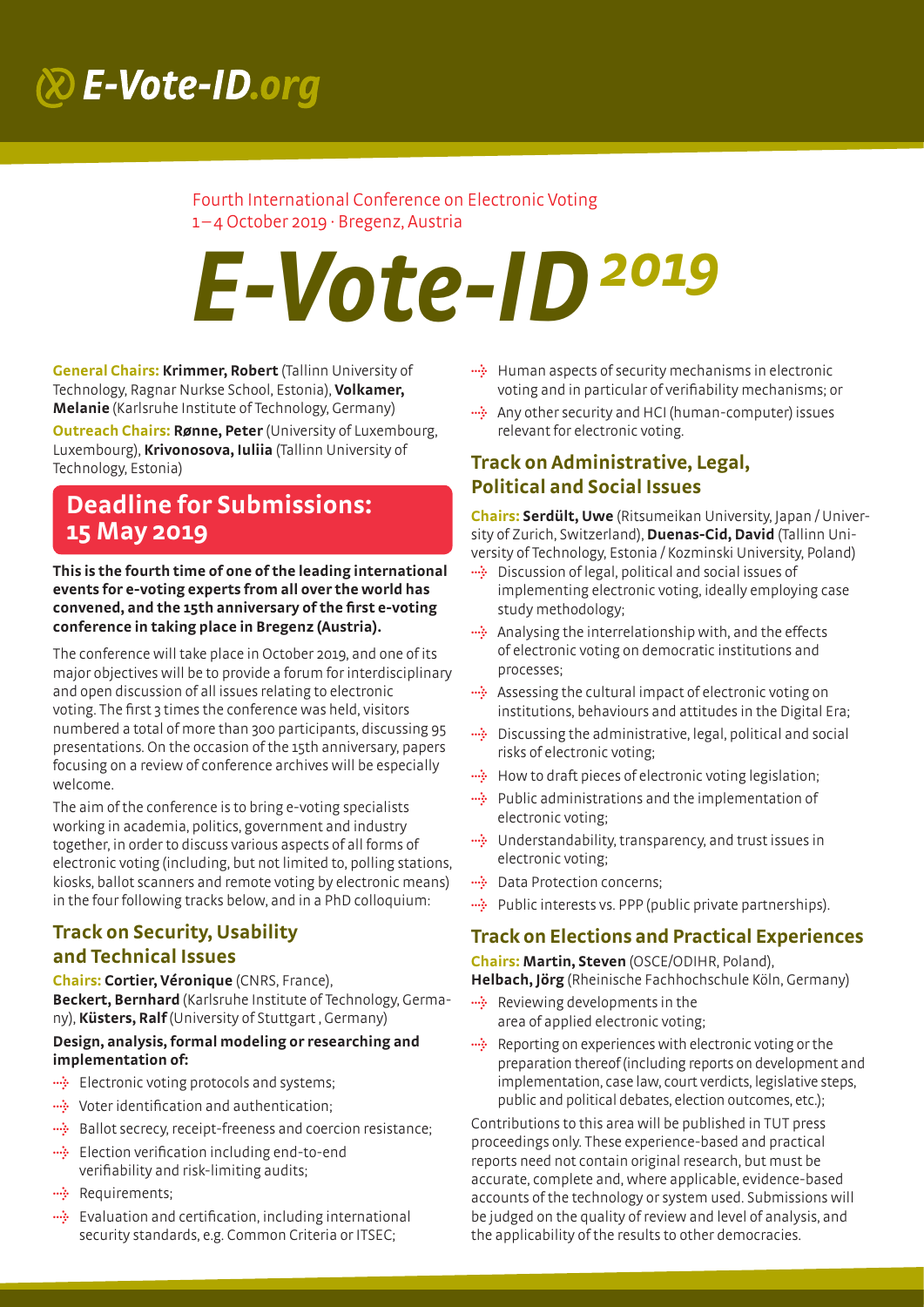# *E-Vote-ID* <sup>2019</sup> 1−4 October 2019 · Bregenz, Austria

# **Track on E-Voting System Demo**

**Chair: Rønne, Peter** (University of Luxembourg, Luxembourg) We invite demonstrations of electronic voting systems and related software, to be presented in an open session on Tuesday 1 October before the welcoming reception. Participation is open to all participants at the conference, but we request a Short Paper (two pages) by 15 September submitted via Easychair describing system requirements and properties, e.g.:

- **<sup>44</sup>** whether the system is intended for use in controlled (i.e. in polling stations) or uncontrolled environments (i.e. remotely via the Internet or in kiosks);
- **<sup>4</sup>** which types of elections it accommodates;
- **<sup>42</sup>** whether it addresses needs of voters with disabilities:
- **••** what sort of verifiability it provides;
- **•••** the extent to which it guarantees voter privacy;
- **<sup>4</sup>** whether it has been deployed in a real election;
- **••** how to obtain more information.

### **PhD Colloquium**

**Chairs: Koenig, Reto** (Bern University of Applied Sciences, Switzerland), **Driza Maurer, Ardita** (Zentrum für Demokratie Aarau ZDA/University of Zurich, Switzerland)

The aim of the colloquium is to foster understanding and collaboration between PhD students from various disciplines working on e-voting. To this end, the program allows plenty of scope for discussion and to initiate collaboration based on presentations by attendees.

Each participant interested should submit his/her research proposal (or alternatively ideas for papers, open problems, or other issues where feedback from colleagues would be helpful etc.) in the form of a short paper (two pages in length) using the conference's EasyChair platform.

# **Format of the Conference**

The format of the conference will be a three-day meeting. The PhD Colloquium and the Demonstration Session take place on the day before the formal conference begins. No parallel sessions will be held, and sufficient room will be provided for informal communication.

# **Paper-based Submissions**

Paper-based submissions may be in one of two formats– either as a full paper or as an abstract.

- **}** Full paper submissions (max 16 pages in LNCS format in total);
- **<sup>4</sup>** Short Paper submissions (max 2 pages in LNCS format in total).

All submissions will be subject to double-blind review.

Submissions must be anonymous (with no reference to the authors). Submissions must be made using the conference's EasyChair system, which serves as the online system for the review process. During submission, please select the appropriate area of interest or the PhD colloquium. The chairs of the fields of interest reserve the right to re-assign papers to

other areas, in case of a better fit based on reviewer feedback and in collaboration with other focus of interest chairs. LNCS style must be used.

If you believe that one or more of the program's committee members may have a conflict of interest with your submission, please inform the general chairs at conference-chairs@evote-id.org. In turn, settings in the EasyChair system will be set accordingly, so that the respective member/s is/are not involved in the review process.

# **Key Dates for Submissions**

**Deadline for submitting papers:** (Hawaiian time,

| rigid deadline, no extension)                   | 15 May 2019 - 23:59 |              |
|-------------------------------------------------|---------------------|--------------|
| <b>Notification of Acceptance:</b>              |                     | 24 June 2019 |
| <b>Deadline for PhD Colloquium submissions:</b> |                     | 28 June 2019 |
| <b>Deadline for Short Papers for</b>            |                     |              |
| <b>E-Voting System Demo Session:</b>            | 15 September 2019   |              |

### **Other Relevant Dates**

| Deadline for Camera-Ready Paper Submissions: 26 July 2019 |              |
|-----------------------------------------------------------|--------------|
| <b>Accepted Papers (shepherding process):</b>             | 12 July 2019 |
| <b>Deadline for Re-submitting Conditionally</b>           |              |
| <b>Programme Committee Discussion:</b>                    | 21 June 2019 |
| <b>Deadline for Reviews:</b>                              | 15 June 2019 |
| <b>Deadline for Paper Bids:</b>                           | 20 May 2019  |

# **Publication**

Conference proceedings will be available at the time of the conference. Full papers accepted for the tracks on security, usability, and technical issues, respective administrative, legal, political, and social issues will be published in Springer LNCS. All other publications accepted, including full papers in the election experience track, abstracts accepted in any of the tracks, and from the submissions to the PhD colloquium will be published in proceedings with TUT press.

Should your host academic institution requires you to publish your research as open-access only, please contact the respective conference chair for further information on the intended method for making accepted publications accessible.

#### **Venue**

The conference will be held in the Renaissance Castle Hofen in Lochau/Bregenz on the shores of Lake Constance in Austria. A welcoming reception will be organized for all conference participants in Castle Hofen on the evening of 1 October, where the conference dinner will also take place on 3 October and will feature the traditional "cheese road".